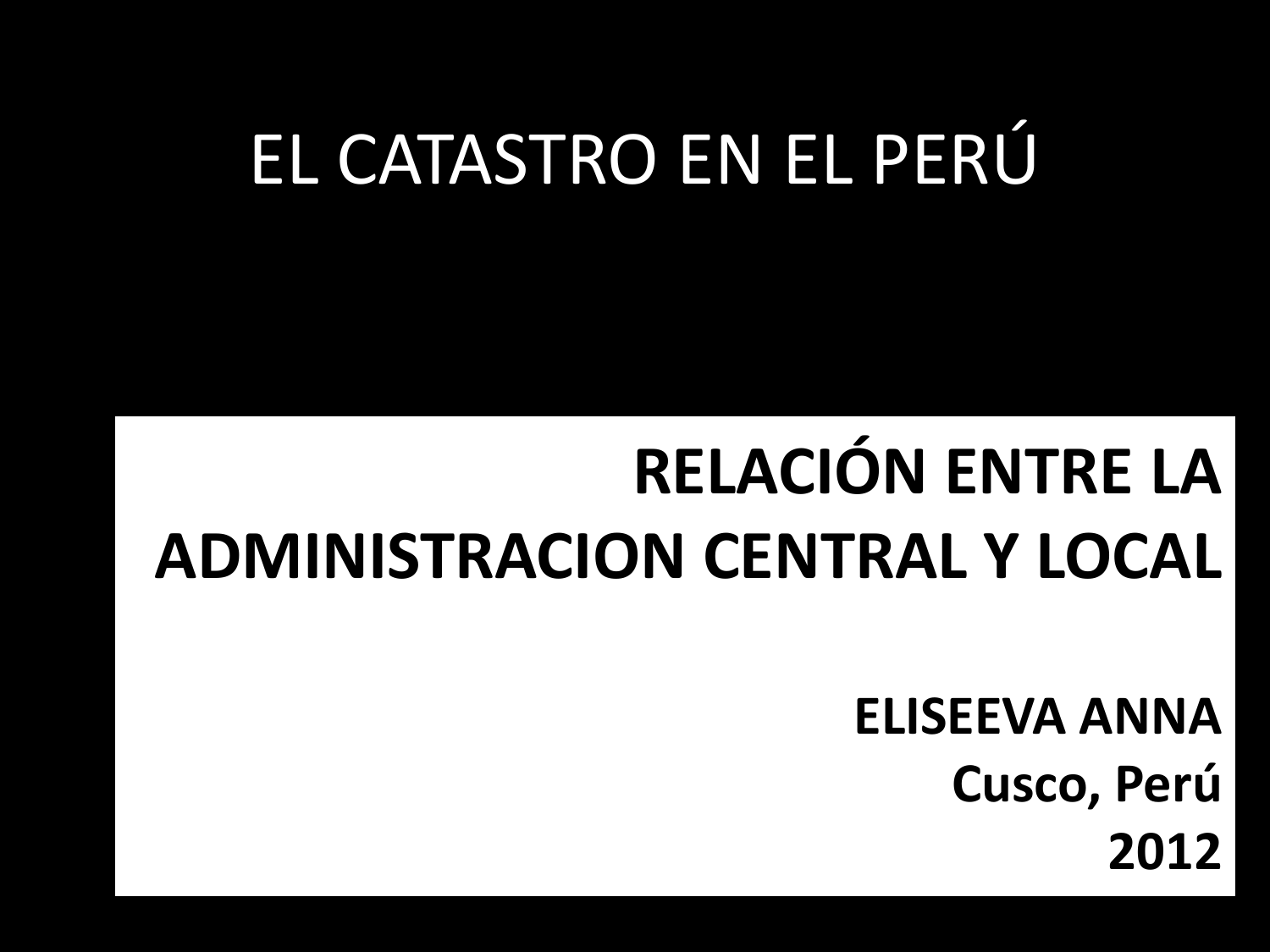### EL CATASTRO EN EL PERÚ

## **PROBLEMAS EN LA APLICACIÓN DE LA NORMATIVA CATASTRAL POR LAS ENTIDADES GENERADORAS DE CATASTRO**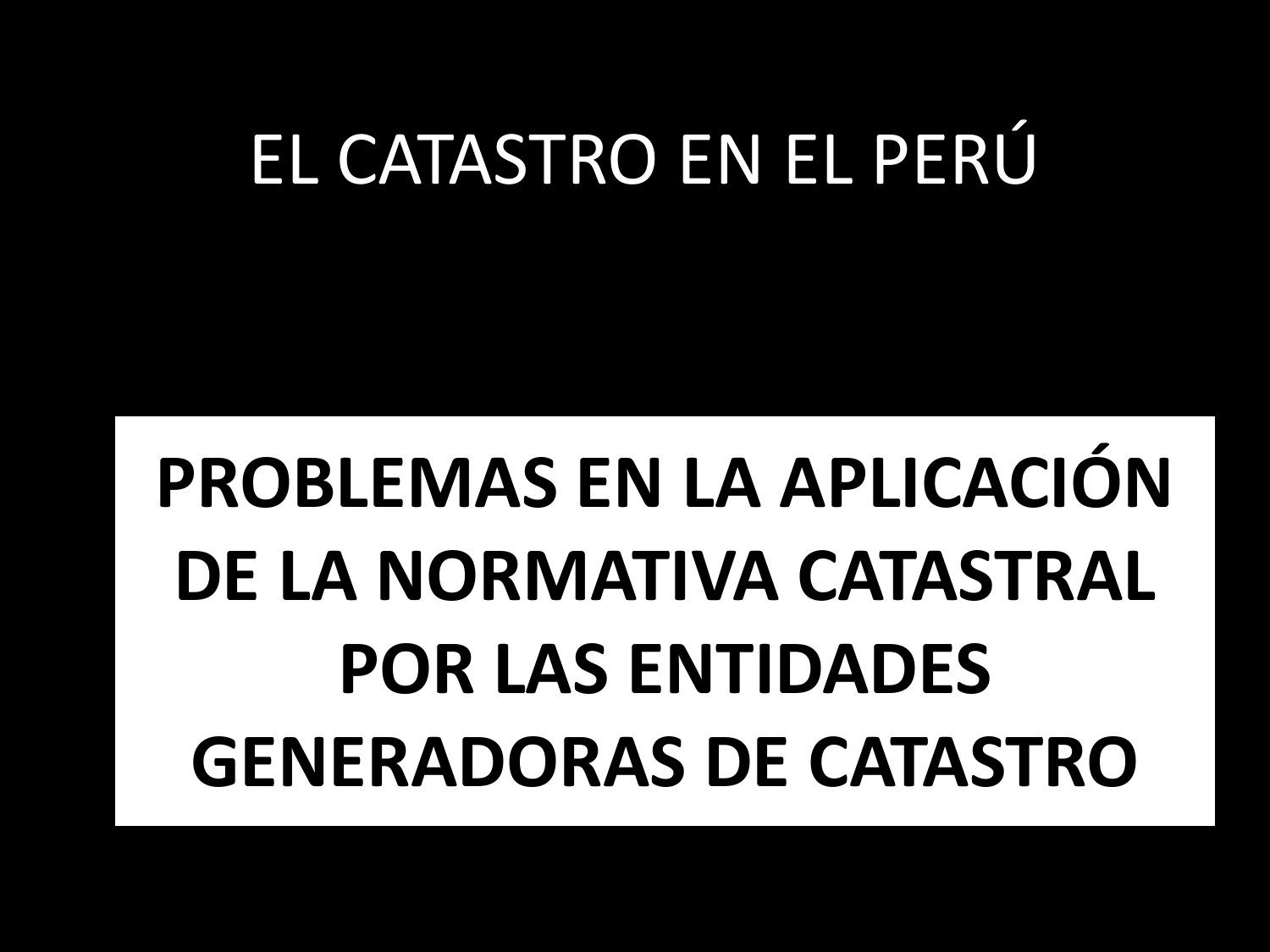# **CUAL ES LA NORMA ?**

LEY 28294 DEL "SNCP"

- ES UNA NORMA MUY GENERAL PARA QUE SEA INAPLICABLE. • NO SE EXIGE.
- PARA HACER CATASTRO TE DICE: HAS BAJO ESTOS ESTANDARES, PUEDES HACERLO POR ETAPAS O SECTORES , PILOTOS.
- SOLAMENTE TE EXIGE QUE ESTE BAJO LA RED GEODESICA NACIONAL DE LA CARTOGRAFIA CATASTRAL.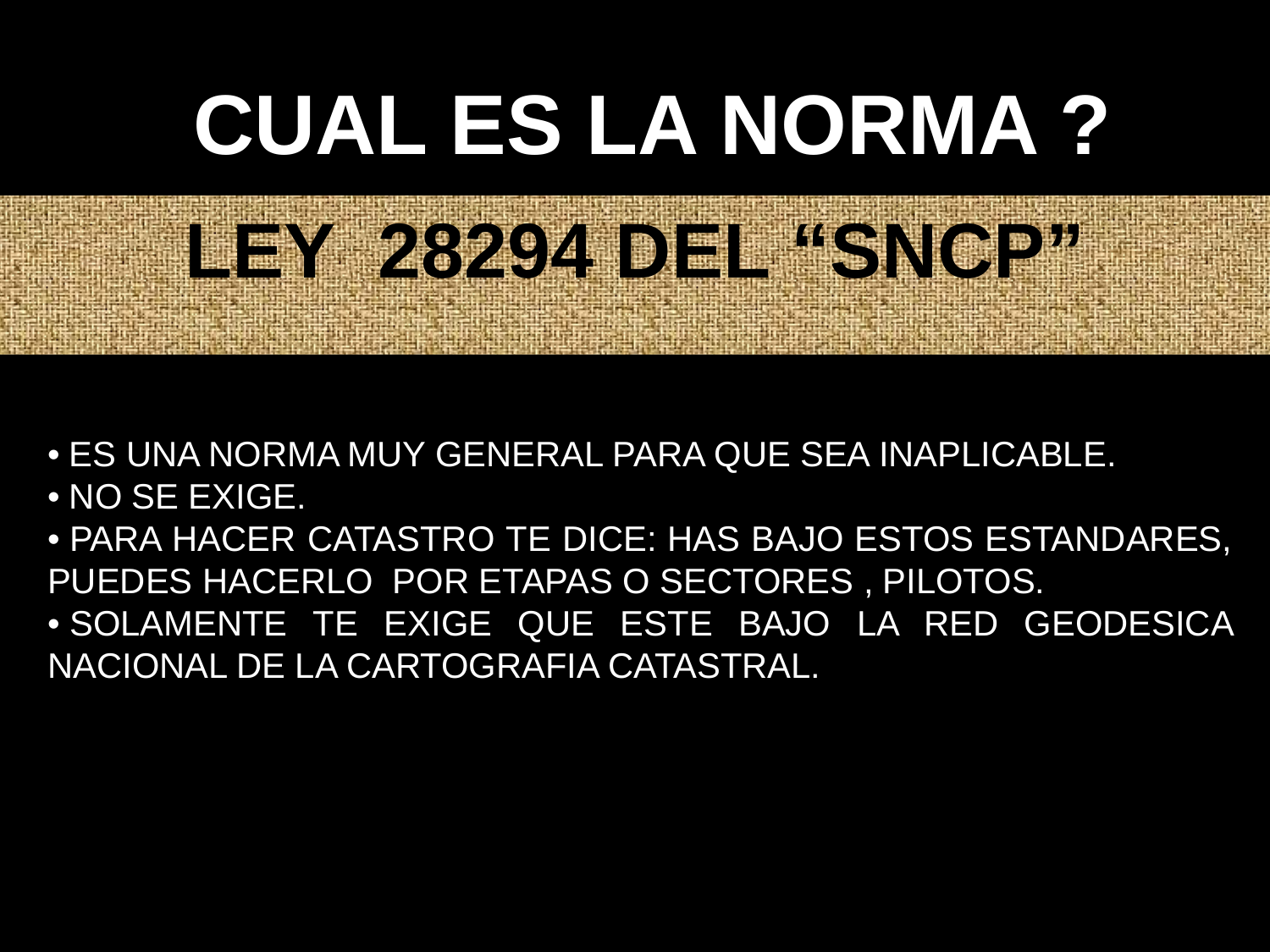•LA GRAN **DEFICIENCIA** SON LOS ENCARGADOS DE HACER CATASTRO EN LA PARTE URBANA SON:

LAS MUNICIPALIS DALE

• BAJO LA NORMA DE LA LEY ORGANICA DE MUNICIPALIDADES 27972 ,INDICA QUE DEBEN LABORAR Y MANTENER SU CATASTRO ESTA HA DEMOSTRADO SER UNA NORMA POCO APLICABLE, PORQUE SABEMOS LA REALIDAD QUE PRESENTA ESTOS DISTRITOS:

- NO TIENEN RECURSOS ECONOMICOS,
- •RECURSOS HUMANOS Y

•MUCHO MENOS CONOCIMIENTO DE LAS AUTORIDADES COMO PARA DECIR " VAMOS HAGAMOS EL CATASTRO".

•POR LA TENDENECIA POLITICA DE LOS ALCALDES DE VER ALGO FISICO (UNA OBRA O EDIFICACION)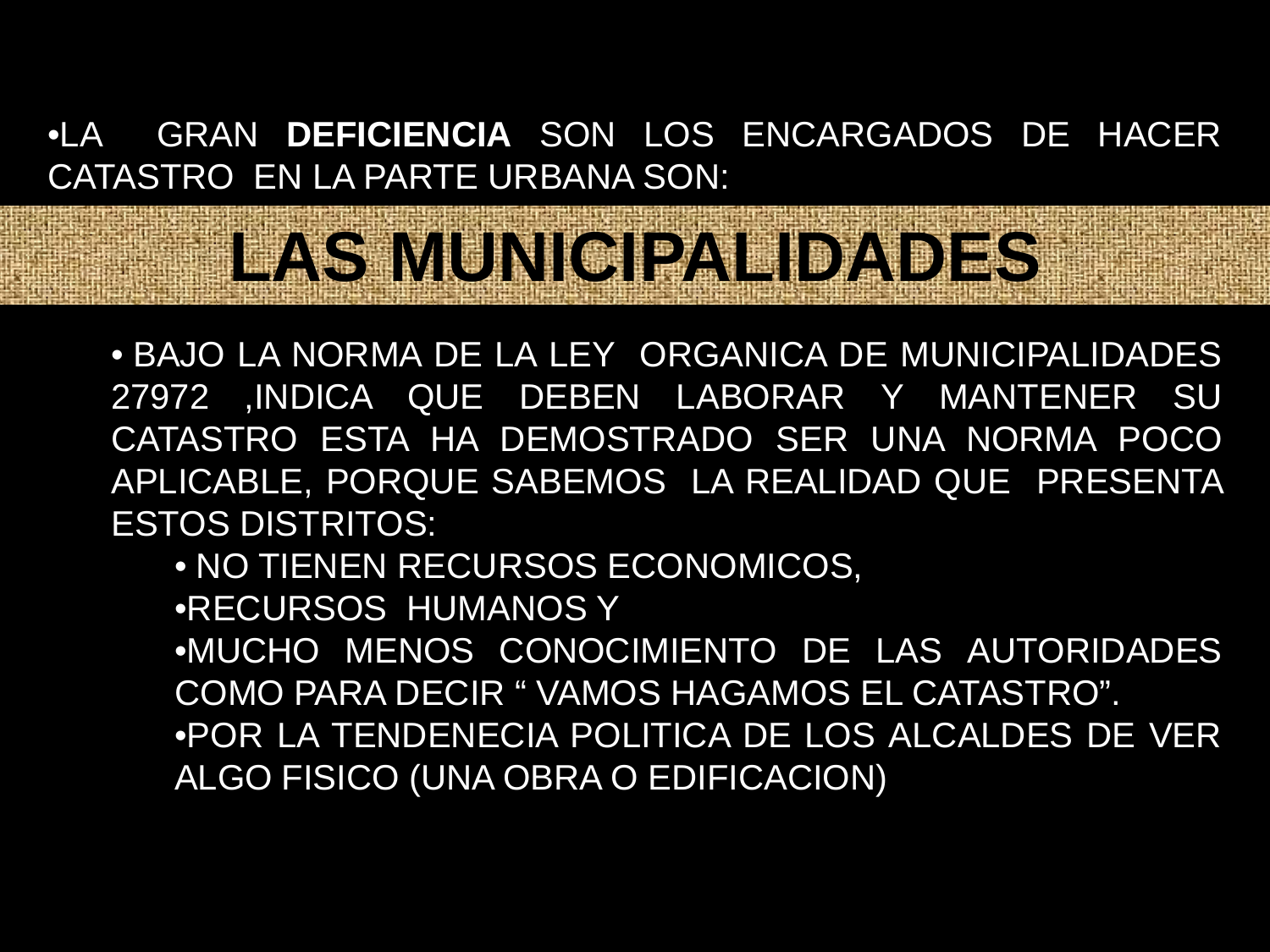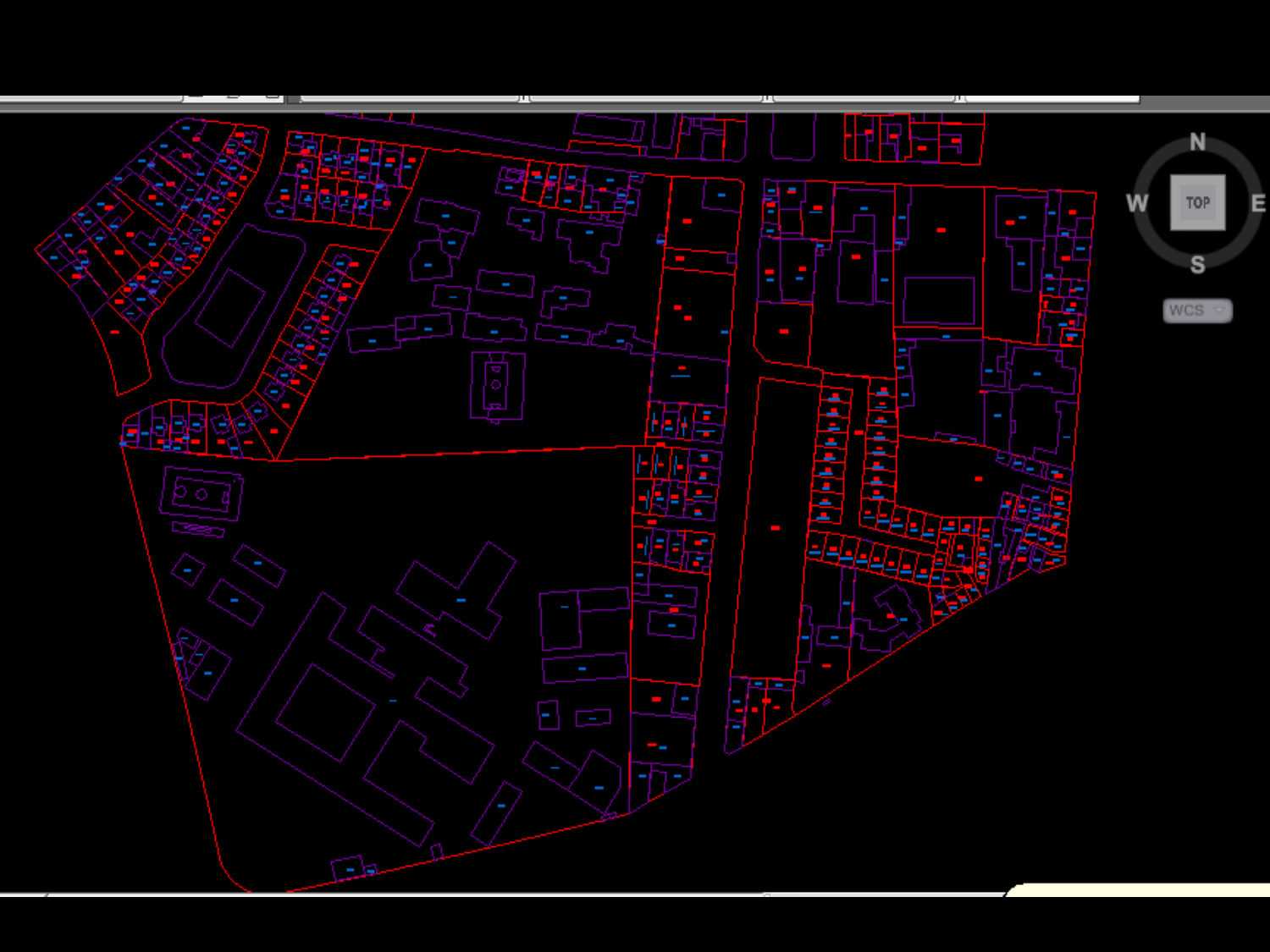LO CORRECTO SERIA ENCARGAR ESA LABOR .

•TIENEN UN CANON MUY ALTO PARA PODER INVERTIR SE SUPONE QUE DEBEN INVERTIR EN EL DESARROLLO DE ESA REGION POR ELLO TIENEN PARTIDAS PRESUPUESTALES DENTRO DE LOS DIVERSOS PROYECTOS QUE TIENE ESTA EL USO DE LA CARTOGRAFIA •POR LO QUE FALTA DIFUSION, •RECIEN SE ESTA MENEJANDO UN MISMO LENGUAJE •PUEDE HACER CONVENOS CON LOS MUNICIPIOS PARA EVALUAR SU CASTRO A TRAVES DE SU OFICINA DE ACONDICIONAMIENTO TERRITORIAL. •ESTA DEMOSTRADO Q LAS REGIONE AÑO A AÑO NO TIENEN LA CAPACIDAD DE GASTO DONDE NO TERMNANA GASTANDO TODO MONTO ASIGANADO A UNA PARTIDA .

LAS REGIONES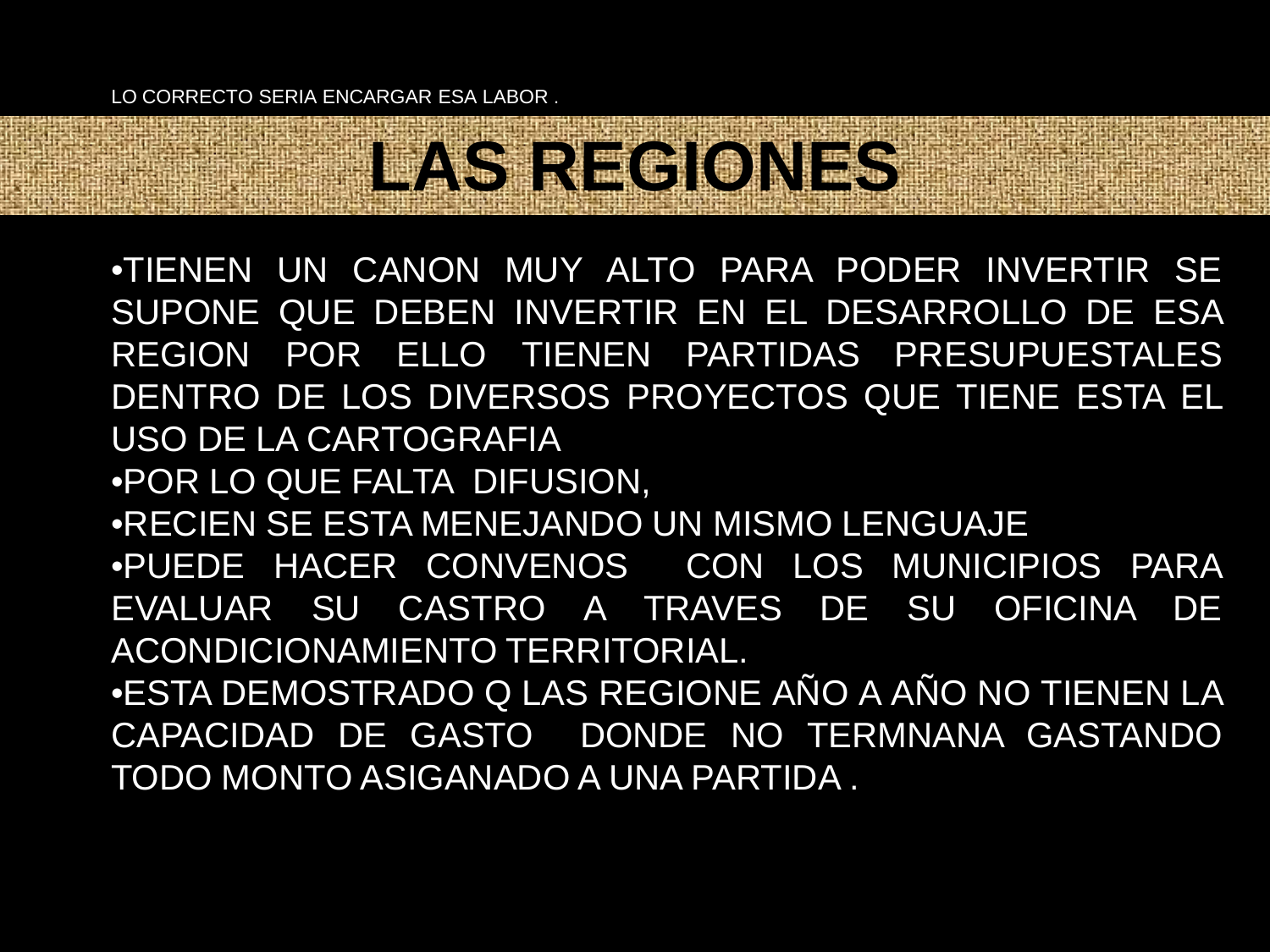### **COEOR**

•TIENEN DOS OBJETIVOS PRINCIPALES •EL SANEAMIENTO FISICO LEGAL •LA INSCRIPCION EN EL REGISTRO DE PREDIOS DE LA SUNARP. •CUENTA CON UNA BASE ALFANUMERICA A NIVEL DE LOTES , NO TIENE CATEGORIZACION DE LAS CONSTRUCCIONES POR LO QUE NO SE PUEDE LLEGARA UNA VALORIZACION SOLO DEL TERRENO. FALTA DE COMPONENTES URBANOS QUE SIRVA A LOS

MUNICIPIOS.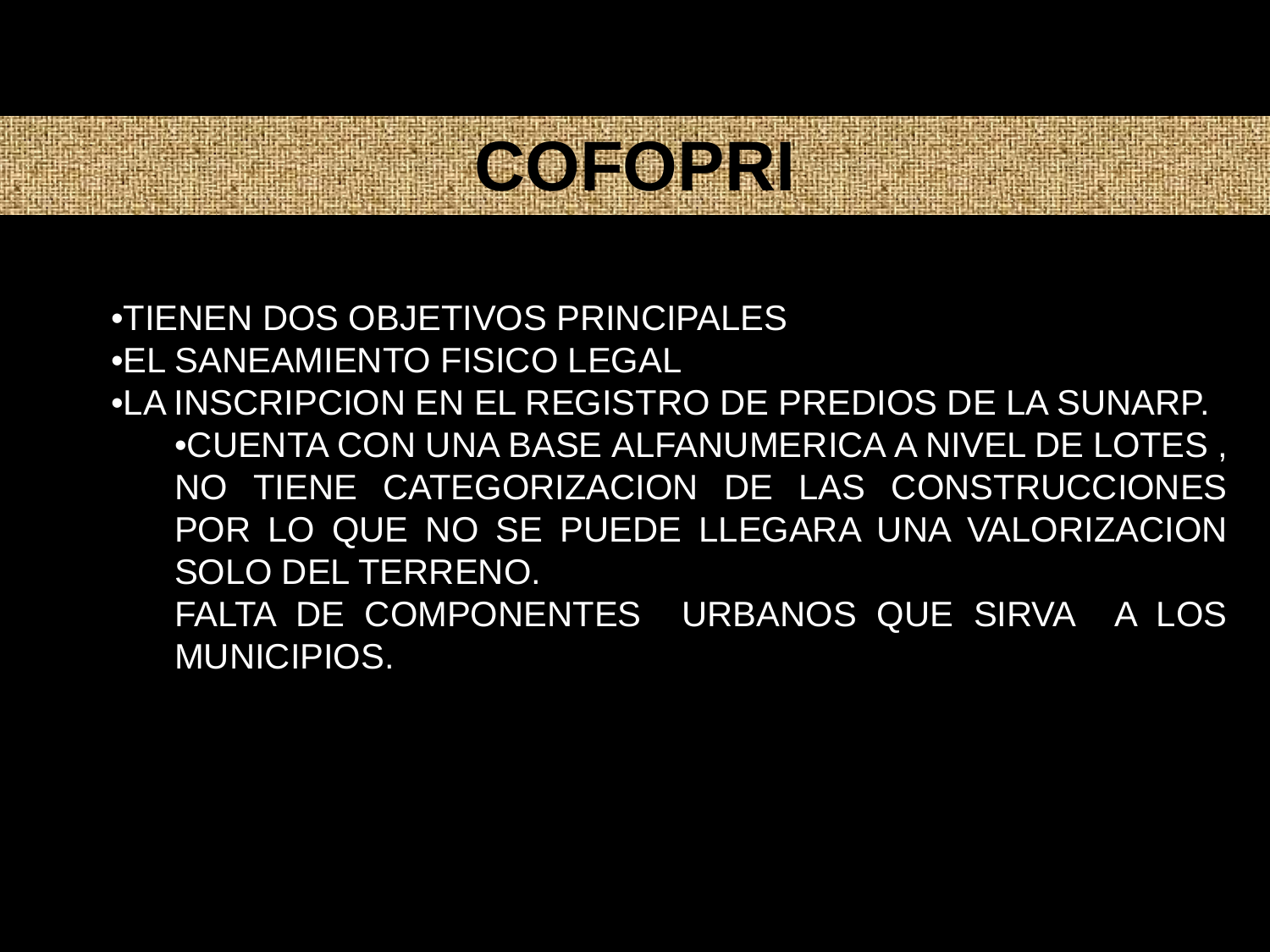